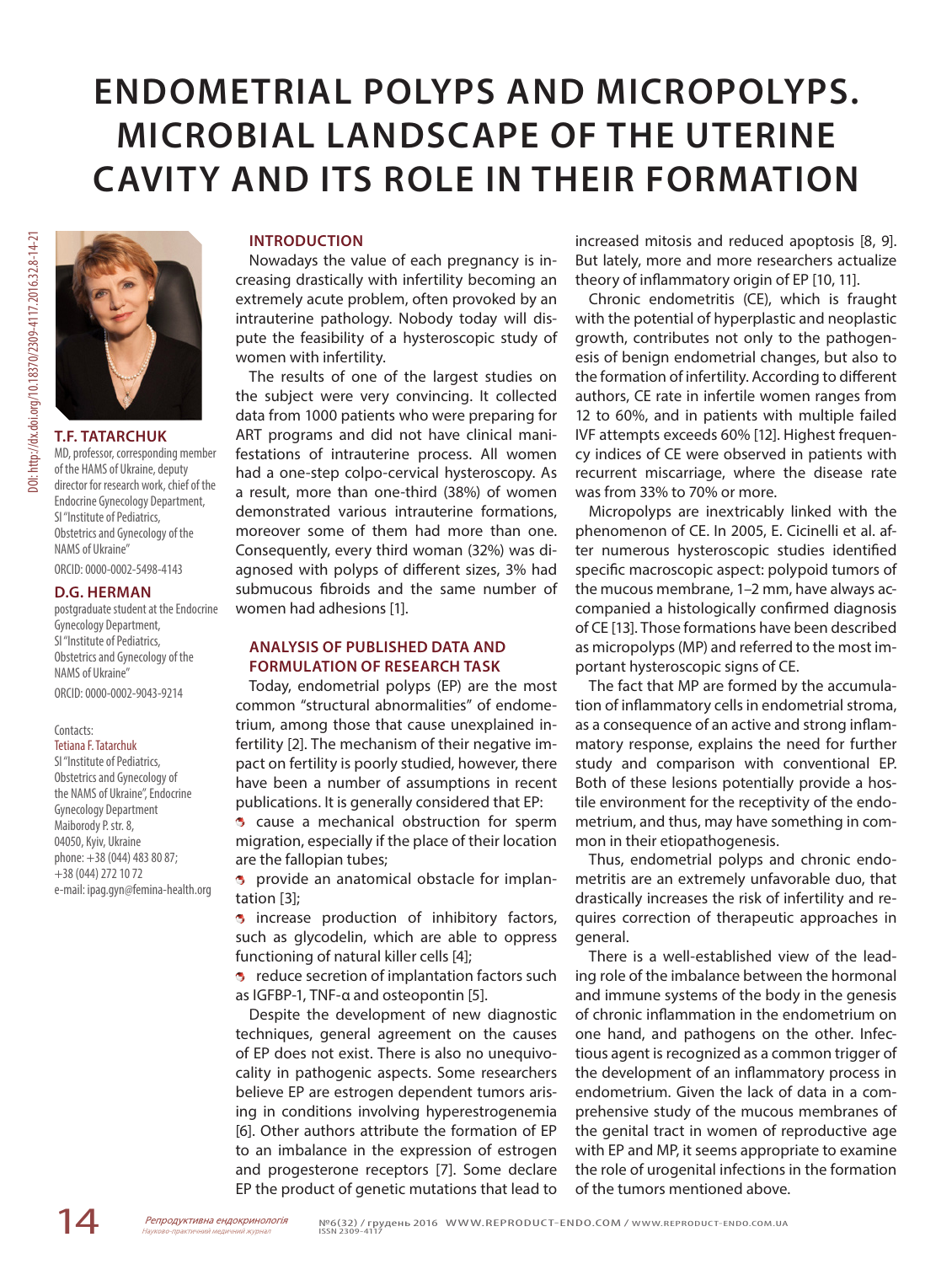OBJECTIVE: To conduct a comprehensive study of microbiocenosis in women with EP and MP in order to establish new links in the mechanism of their development and further optimization of treatment.

## **MATERIALS AND METHODS**

The authors carried out a comprehensive clinical and laboratory examination of patients between the ages of 18 and 35 who consulted the Department of Endocrine Gynecology, the State Institution "Institute of Pediatrics, Obstetrics and Gynecology of the NAMS of Ukraine" with the purpose of planning a pregnancy.

After studying their history, holding an ultrasound of the pelvic organs, 30 healthy fertile women of reproductive age were allocated and placed into the control group III. This category of women had no gynecological diseases, did not use intrauterine contraception, had no spontaneous, artificial abortion and history of intrauterine interventions.

All patients with a variety of detected violations of reproductive function (infertility, miscarriage, endometrial polyps) had hysteroscopy. After the analysis of hysteroscopic signs and histopathological study results women were divided into two groups.

Group I consisted of 70 women with endometrial polyps whose EP were suspected during ultrasound, defined during hysteroscopy as a leg protruding formation of the uterine cavity and confirmed histologically.

Group II included 30 women with endometrial MP whose polypoid bulge, 1–2 mm in size, were first discovered during hysteroscopy and were not revealed at the previously held sonographic study.

According to the literature, a significant discrepancy is possible between the frequency of micropolyps detection during hysteroscopy and their presence in tissue specimens. It is because of their extremely small size that MP may be lost in the process of preparation of histological material [14]. Given that the specificity of the detection of MP with CE is 99%, the MP group included women whose identified through hysteroscopy micropolyps combined with histologically confirmed CE. The accuracy of morphological verification of CE was increased at the expense of mandatory detection of plasma cells using marker CD138.

To exclude the possible presence of concealed CE, patients in the control group had endometrial biopsy with the help of suction curette Pipelle de Cornie on the 7<sup>th</sup>-10<sup>th</sup> day of the menstrual cycle and subsequent morphological and immunohistochemical (CD138) study of the resulting material.

All patients gave written consent to participate in the study. When forming groups, the following exclusion criteria were taken into account: malformations of the sexual organs; severe endocrine pathology; any extragenital diseases in the acute or subacute stage; antiphospholipid syndrome; pregnancy and lactation; malignant tumors of any localization; use of systemic or local antibiotic therapy within the previous three months.

Complex microbiological examination included assessment of vaginal microbiocenosis according to Gram staining microscopy and culture studies of vaginal discharge; study of cervical microflora and biopsy of endometrium in aerobic, microaerophilic and anaerobic culturing conditions.

Bacteriological profile of vaginal contents included research of norm biota (*Lactobacillus spp.)*, aerobic flora (*Enterobacteriaceae, Streptococcus spp., Staphylococcus spp.*), anaerobic flora (*Gardnerella vaginalis, Prevotella bivia, Pophyromonas spp., Eubacterium spp., Sneathia spp., Leptotrihia spp., Fusobacterium spp., Megasphaera spp., Veilonella spp., Dialister spp., Lachnobacterium spp., Clostridium spp., Mobiluncus spp., Corynebacterium spp., Peptostreptococcus spp., Atopobium vaginae, Mycoplasma hominis, Mycoplasma genitalium, Ureaplasma urealiticum, Ureaplasma parvum*) and yeast-like fungi of the genus Candida.

"Femoflor" test-system was used in order to obtain the most complete quantitative characterization of normal and conditionally pathogenic flora of the urogenital tract in women studied. Investigation was conducted by the PCR method with result detection in real time (RT-PCR) (sensitivity 88.7%, specificity 89.6%). In the course of the analysis, relative amount of the respective group of microorganisms was calculated in the total bacterial mass, and later presented in the form of common logarithm. Upon detection of conditionally pathogenic bacteria, indicators  $> 10<sup>4</sup>$ , and for fungi  $> 10<sup>3</sup>$  CFU / ml were used as diagnostic titer.

Bacteriological examination of material from the cervical canal was carried out on a traditional scheme. Material collection was done with disposable sterile gynecologic brushes – cervix brush was injected into the cervical canal by 1–1.5 cm and rotated for 3–5 seconds. After extraction, with avoidance of contact with the vaginal walls, it was placed in a test tube with a disposable sterile transport medium.

To eliminate contamination of endometrial biopsy with microflora of the lower divisions of the genitals, different loci were consistently treated with antiseptic.

To identify potential viruses or bacteria, polymerase chain reaction method was used (PCR). The contents of the cervical canal and the endometrial biopsies of all women in the research were studied for the detection of specific DNA fragments of *Chlamydia trachomatis, Mycoplasma hominis, Mycoplasma genitalium, Ureaplasma urealiticum, Ureaplasma parvum, Neisseria gonorrhoeae, Trichomonas vaginalis, Herpes simplex* virus type 1, 2 and 6, Cytomegalovirus, Enterovirus, HPV with genotyping.

Microbiological testing of the endometrial biopsies was performed using a culture method in order to identify facultative anaerobic bacteria and fungi.

All studies were performed in "Dila" medical laboratory.

Statistical data processing was carried out using a standard software package "Statistica for Windows" V. 13.0, StatSoft Inc. (USA).

## **RESULTS OF THE STUDY**

The groups were represented on the basis of age (the average age in group I was  $30.2 \pm 4.11$  years, in group II - 32.4  $\pm$  2.57, in III – 31.0  $\pm$  2.77 years, p = 0.175) and BMI (the average BMI in the I group – 23.0  $\pm$  4.10 kg/m<sup>2</sup>, in II – 20.9  $\pm$  2.26 kg/m<sup>2</sup>, in III – 21.0  $\pm$  1.52 kg/m<sup>2</sup>, p = 0.188).

The average age at menarche in females of group I was 13.1  $\pm$  1.34 years and did not differ from that in group II – 13.3  $\pm$  0.76 years and in the control group – 13.3  $\pm$  0.95 years. The average duration of the menstrual cycle also did not vary significantly,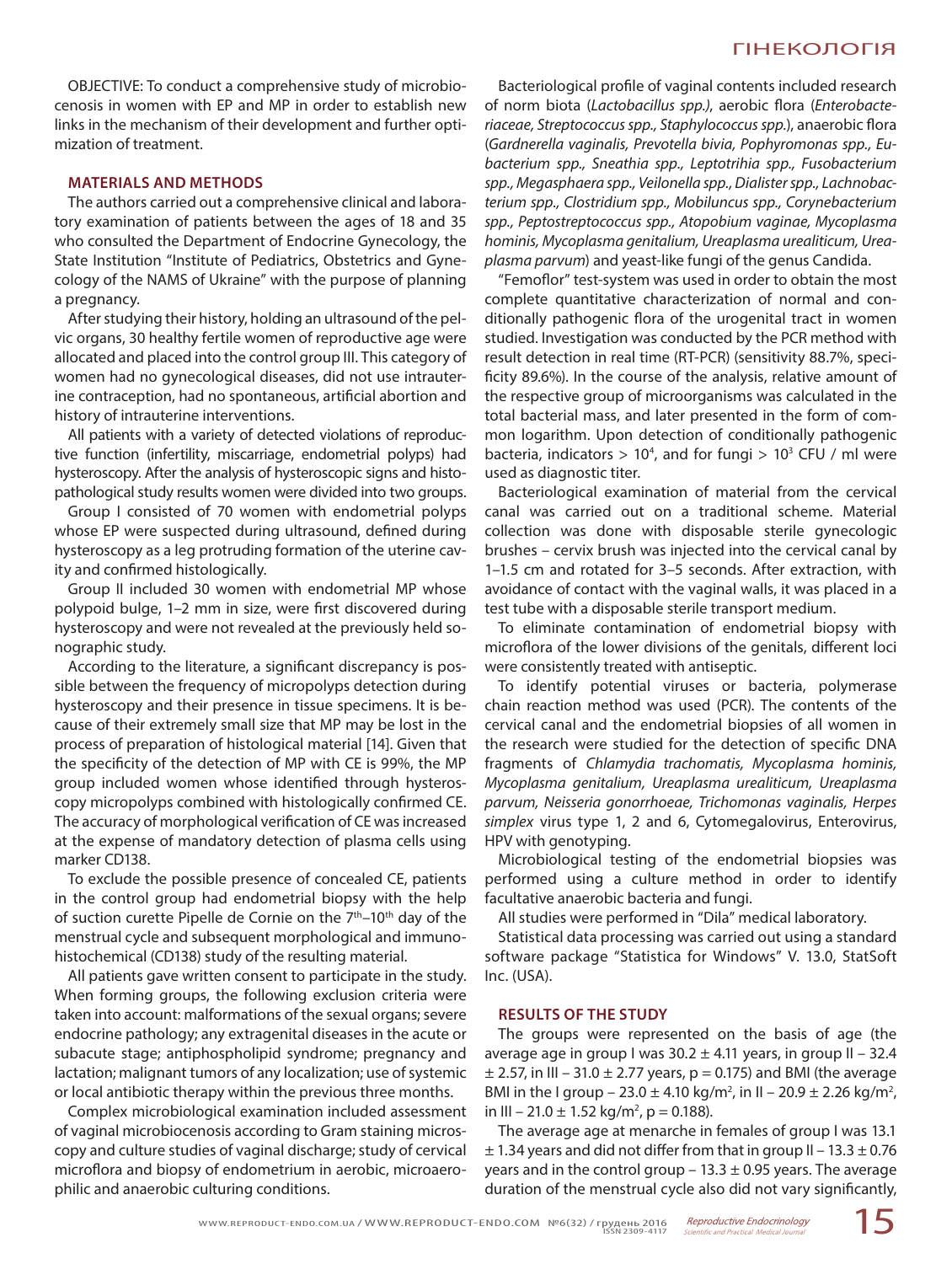and lasted  $28.0 \pm 3.02$  days in representatives of group I, group II – 28.1  $\pm$  1.95 days, group III – 29.1  $\pm$  3.58 days. The median duration of menstruation in group I was 5 days (5–6), in group III – 4 days (4–6). In group II the average duration of menstruation was similar to the comparison groups and was  $5.3 \pm 0.95$  days.

The study design was determined by the principle of consistent study of the microflora of different habitats: the vagina, the cervix, the uterus cavity (endometrium).

When assessing the condition of vaginal environment, where the titer of Lactobacillus spp. was below 10<sup>6</sup>, lactoflora deficiency was found present in group II of women significantly more often than in groups I and III (30% vs. 10% and 3%, respectively) ( $p_{I-II} = 0.018$ ,  $p_{II-III} = 0.012$ ).

Presence of a sufficient amount of Lactobacilli (more than 107) was naturally characteristic of healthy women (63%). Whereas, in cohort with EP and MP significantly lower figures were found (39% and 23%, respectively) ( $p_{I-H} = 0.023$ ,  $p_{II-H} = 0.004$ ).

Interestingly, almost half of group I patients (51%) and group II (47%) titer of *Lactobacillus spp.* had borderline significance – 106 –107 CFU/ml (Table 1).

| Table 1. Lactoflora of women from study groups |                |                                     |                       |                      |  |  |  |  |  |  |
|------------------------------------------------|----------------|-------------------------------------|-----------------------|----------------------|--|--|--|--|--|--|
|                                                |                | <b>Number of Lactobacillus spp.</b> |                       |                      |  |  |  |  |  |  |
|                                                |                | $<$ 10 $<$ CFU/ml                   | $110^6 - 10^7$ CFU/ml | $>107$ CFU/ml        |  |  |  |  |  |  |
|                                                | <b>Modulus</b> | $\overline{7}$                      | 36                    | 27                   |  |  |  |  |  |  |
| I group<br>$(n = 70)$                          | $\%$           | 10                                  | 51                    | 39                   |  |  |  |  |  |  |
|                                                | 95%CI          | $4.1 - 19.5$                        | $39.2 - 63.6$         | $27,2 - 51,0$        |  |  |  |  |  |  |
|                                                | <b>Modulus</b> | 9                                   | 14                    | $\overline{7}$       |  |  |  |  |  |  |
| II group<br>$(n = 30)$                         | $\%$           | 30                                  | 47                    | 23                   |  |  |  |  |  |  |
|                                                | 95% CI         | $14.7 - 49.4$                       | $28.3 - 65.7$         | $9.9 - 42.3$         |  |  |  |  |  |  |
| p-value I-II                                   |                | 0.018c                              | 0.663a                | $0.213^{b}$          |  |  |  |  |  |  |
|                                                | <b>Modulus</b> | 1                                   | 10                    | 19                   |  |  |  |  |  |  |
| III group<br>$(n = 30)$                        | $\%$           | 3                                   | 34                    | 63                   |  |  |  |  |  |  |
|                                                | 95% CI         | $0.1 - 17.2$                        | $17.3 - 52.8$         | $43.9 - 80.1$        |  |  |  |  |  |  |
| p-value I-III                                  |                | 0.429c                              | $0.096$ <sup>a</sup>  | $0.023$ <sup>a</sup> |  |  |  |  |  |  |
| p-value II-III                                 |                | 0.012c                              | $0.292$ <sup>a</sup>  | 0.004 <sup>b</sup>   |  |  |  |  |  |  |

a - Pearson's chi-squared test;

<sup>b</sup> – Yates' chi-squared test;

c – Fisher's exact test

The results of quantitative assessment of the content of pathogens (that exceed 10<sup>4</sup> CFU/ml) in the vagina are presented in Table 2.

It is important to note that no statistically significant differences in the quantitative composition of the vaginal microflora were detected in all groups studied. Group I as well as group II and III shared 3 main pathogens according to the frequency of occurrence: *Gardnerella vaginalis, Eubacterium spp.* and *Ureaplasma spp*. The percentage distribution of these microorganisms in a cohort with EP presented the following data: 34%, 36% and 36%, respectively, in a cohort with MP – 30%, 17% and 17%, in healthy women – 53%, 30% and 30%.

The range of other infectious microorganisms was also very extensive and similar in all three groups. *Streptococcus spp*. was found in the vagina of 20% of women of group I, 17% – group II, and 29% – group III. *Candida spp*. was found in 16% of the

representatives of group I, 3% – group II, 13% in healthy women from group III. A detailed analysis of the vaginal microbiocenosis in each of the groups studied is shown in Figure 1.



**Figure 1. Quantitative composition of the vaginal microflora**

Despite the seeming similarity of species composition of the vaginal microflora of representatives from all the groups, the true state of affairs emphasizes the ratio of lactic acid bacteria and the colonies of the pathogen. Thus, out of all the groups represented, only healthy women, who had any infectious microorganisms in amount of 104 CFU/ml or more, also had a sufficient number of lactobacilli (more than 107). In cohorts with EP and MP, this ratio changed, and high titers of conditionally pathogenic microorganisms could no longer be balanced out by the normal content of lactobacilli.

Given that the cervix is the first barrier to ascending infection, the next step was to conduct a study of contamination of the cervical canal, the results of which are shown in Table 3.

Analysis of the data showed a relatively high percentage of cervical sterility in all of the groups of women. Growth of microorganisms was not detected in 20 women from group I (29%), 14 (47%) from group II and 9 (30%) from group III.

The spectrum of pathogenic agents isolated from the cervical canal was much narrower, compared with that of the vagina. Ureaplasma was equally often present in the acquired samples (29% – I, 20% – II, 13% – III) as well as mycoplasma  $(6\% - I, 7\% - II, 13\% - III).$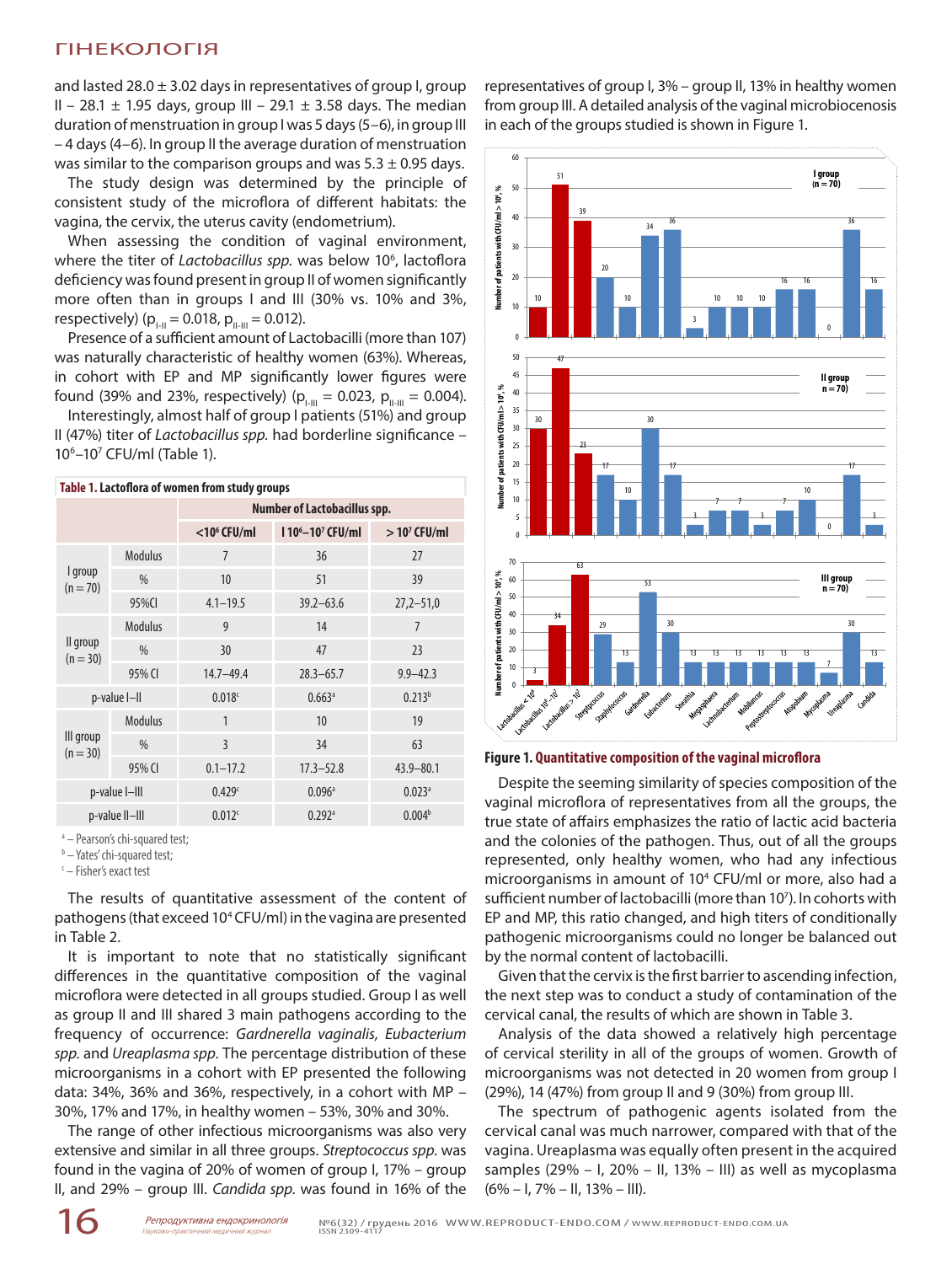## **Table 2. Microbiocenosis of the vagina of women from study groups**

|                         |                | Streptococcus spp. | Staphylococcus spp. | Gardnerella vaginalis | . .<br>. .<br>Eubacterium spp. | Sneathia spp.      | Megasphaera spp.   | Lachnobacterium spp. | Mobiluncus spp. | Peptostreptococc.spp. | Atopobium vaginae  | Mycoplasma hominis | (urealiticum+<br>Ureaplasma<br>parvum) | Candida spp.       |
|-------------------------|----------------|--------------------|---------------------|-----------------------|--------------------------------|--------------------|--------------------|----------------------|-----------------|-----------------------|--------------------|--------------------|----------------------------------------|--------------------|
|                         | Modulus        | 14                 | $\overline{7}$      | 24                    | 25                             | $\overline{2}$     | $\overline{7}$     | $\overline{7}$       | $\overline{7}$  | 11                    | 11                 | $\mathbf{0}$       | 25                                     | 11                 |
| I group<br>$(n = 70)$   | $\frac{0}{0}$  | 20                 | 10                  | 34                    | 36                             | 3                  | 10                 | 10                   | 10              | 16                    | 16                 | $\mathbf{0}$       | 36                                     | 16                 |
|                         | 95% CI         | $11.4 - 31.3$      | $4.1 - 19.5$        | $23.4 - 46.6$         | $24.6 - 48.1$                  | $0.4 - 9.3$        | $4.1 - 19.5$       | $4.1 - 19.5$         | $4.1 - 19.5$    | $8.1 - 26.4$          | $8.1 - 26.4$       | $\qquad \qquad -$  | $33.4 - 38.1$                          | $8.1 - 26.4$       |
|                         | Modulus        | 5                  | 3                   | 9                     | 5                              | $\mathbf{1}$       | $\overline{2}$     | $\overline{2}$       |                 | $\overline{2}$        | 3                  | $\mathbf{0}$       | 5                                      | 1                  |
| Il group<br>$(n = 30)$  | $\frac{0}{0}$  | 17                 | 10                  | 30                    | 17                             | $\overline{3}$     | $\overline{7}$     | $\overline{7}$       | $\overline{3}$  | $\overline{7}$        | 10                 | $\mathbf{0}$       | 17                                     | 3                  |
|                         | 95% CI         | $5.6 - 34.7$       | $2.1 - 26.5$        | $14.7 - 49.4$         | $5.6 - 34.7$                   | $0.1 - 17.2$       | $0.8 - 22.1$       | $0.8 - 22.1$         | $0.1 - 17.2$    | $0.8 - 22.1$          | $2.1 - 26.5$       | $\qquad \qquad -$  | $5.6 - 34.7$                           | $0.1 - 17.2$       |
|                         | p-value I-II   | 0.787c             | 1.000 <sup>c</sup>  | 0.863 <sup>b</sup>    | 0.062c                         | 1.000 <sup>c</sup> | 0.720 <sup>c</sup> | 0.720c               | 0.429c          | 0.334c                | 0.544c             | 1.000 <sup>c</sup> | 0.062c                                 | 0.101c             |
|                         | Modulus        | 8                  | $\overline{4}$      | 16                    | 9                              | $\overline{4}$     | $\overline{4}$     | $\overline{4}$       | $\overline{4}$  | $\overline{4}$        | $\overline{4}$     | $\overline{2}$     | 9                                      | $\overline{4}$     |
| III group<br>$(n = 30)$ | $\frac{0}{0}$  | 29                 | 13                  | 53                    | 30                             | 13                 | 13                 | 13                   | 13              | 13                    | 13                 | $\overline{7}$     | 30                                     | 13                 |
|                         | 95% CI         | $12.3 - 45.9$      | $3.8 - 30.7$        | $34.3 - 71.7$         | $14.7 - 49.4$                  | $3.8 - 30.7$       | $3.8 - 30.7$       | $3.8 - 30.7$         | $3.8 - 30.7$    | $3.8 - 30.7$          | $3.8 - 30.7$       | $0.8 - 22.1$       | $14.7 - 49.4$                          | $3.8 - 30.7$       |
|                         | p-value I-III  | 0.639 <sup>b</sup> | 0.729c              | $0.075$ <sup>a</sup>  | 0.752 <sup>b</sup>             | 0.064 <sup>c</sup> | 0.729c             | 0.729c               | 0.729c          | 1.000 <sup>c</sup>    | 1.000 <sub>c</sub> | 0.088c             | 0.650c                                 | 1.000 <sup>c</sup> |
|                         | p-value II-III | $0.532^{b}$        | 0.712c              | 0.116 <sup>b</sup>    | 0.243c                         | 0.353c             | 0.433c             | 0.433c               | 0.353c          | 0.433c                | 1.000 <sub>c</sub> | 0.492c             | 0.243c                                 | 0.203c             |

<sup>a</sup> - Pearson's chi-squared test;

<sup>b</sup> – Yates' chi-squared test;

c – Fisher's exact test

| Table 3. Microbiocenosis of the cervical canal of women from study groups |                |                      |                                           |                                       |                    |                    |                    |                                    |  |
|---------------------------------------------------------------------------|----------------|----------------------|-------------------------------------------|---------------------------------------|--------------------|--------------------|--------------------|------------------------------------|--|
|                                                                           |                | Now growth           | <b>Herpes Simplex Virus</b><br>$1,2$ type | <b>Herpes Simplex Virus</b><br>6 type | Cytomegalovirus    | HPV high risk      | Mycoplasma hominis | (urealiticum+parvum)<br>Ureaplasma |  |
|                                                                           | Modulus        | 20                   | $\pmb{0}$                                 | $\bf{0}$                              | $\mathbf{0}$       | 22                 | $\overline{4}$     | 20                                 |  |
| I group<br>$(n = 70)$                                                     | $\frac{0}{0}$  | 29                   | $\pmb{0}$                                 | $\pmb{0}$                             | $\pmb{0}$          | 31                 | $6\phantom{.}6$    | 29                                 |  |
|                                                                           | 95% CI         | $18.4 - 40.6$        | -                                         | $\qquad \qquad -$                     |                    | $20.9 - 43.6$      | $1.6 - 14.0$       | $18.4 - 40.6$                      |  |
| Il group<br>$(n = 30)$                                                    | Modulus        | 14                   | $\mathbf{1}$                              | $\mathbf{1}$                          | $\overline{2}$     | 6                  | $\overline{2}$     | 6                                  |  |
|                                                                           | $\frac{0}{0}$  | 47                   | $\overline{3}$                            | $\overline{3}$                        | $\overline{7}$     | 20                 | $\overline{7}$     | 20                                 |  |
|                                                                           | 95% CI         | $28.3 - 65.7$        | $0.1 - 17.2$                              | $0.1 - 17.2$                          | $0.8 - 22.1$       | $7.7 - 38.6$       | $0.8 - 22.1$       | $7.7 - 38.6$                       |  |
|                                                                           | p-value I-II   | $0.080$ <sup>a</sup> | 0.300 <sup>c</sup>                        | 0.300 <sup>c</sup>                    | 0.088c             | 0.357 <sup>b</sup> | 1.000 <sub>c</sub> | 0.517 <sup>b</sup>                 |  |
| III group<br>$(n = 30)$                                                   | <b>Modulus</b> | 9                    | $\mathbf{0}$                              | $\mathbf{0}$                          | $\overline{2}$     | $\overline{4}$     | $\overline{4}$     | 9                                  |  |
|                                                                           | $\frac{0}{0}$  | 30                   | $\mathbf{0}$                              | $\mathbf{0}$                          | $\overline{7}$     | 13                 | 13                 | 30 <sup>°</sup>                    |  |
|                                                                           | 95% CI         | $14.7 - 49.4$        | $\qquad \qquad -$                         | $\qquad \qquad -$                     | $0.8 - 22.1$       | $3.8 - 30.7$       | $3.8 - 30.7$       | $14.7 - 49.4$                      |  |
| p-value I-III                                                             |                | 0.920 <sup>b</sup>   | 1.000 <sup>c</sup>                        | 1.000 <sup>c</sup>                    | 0.088c             | 0.081c             | 0.236c             | 0.920 <sup>c</sup>                 |  |
| p-value II-III                                                            |                | 0.289 <sup>b</sup>   | $0.50^{\circ}$                            | 0.500 <sup>c</sup>                    | 1.000 <sub>c</sub> | 0.731c             | 0.671c             | 0.549c                             |  |

<sup>a</sup> - Pearson's chi-squared test;

<sup>b</sup> – Yates' chi-squared test;

c – Fisher's exact test

High risk strains of HPV had the highest prevalence of viruses, and even though revealed differences in the frequency of occurrence were not statistically significant, it is impossible not to note a significantly higher infectious load in the I group compared with the control group and with group II (31% vs. 13% and 20% respectively). The rest of the viruses (HSV, CMV) colonized cervical biotope of women from group II in insignificant amounts, and were not present at all in group I.

Combination of viruses + CPF (conditionally pathogenic flora) were rarely found in equal amounts in all of the groups  $(6\% - I, 7\% - II).$ 

Summary data about the frequency of detection of microbial factor from endometrial biopsy in examined patients on the basis of culture research and PCR are shown in Table 4.

In general, the uterine cavity infection rate was 83% in women with EP, 73% – with MP, 77% in healthy women.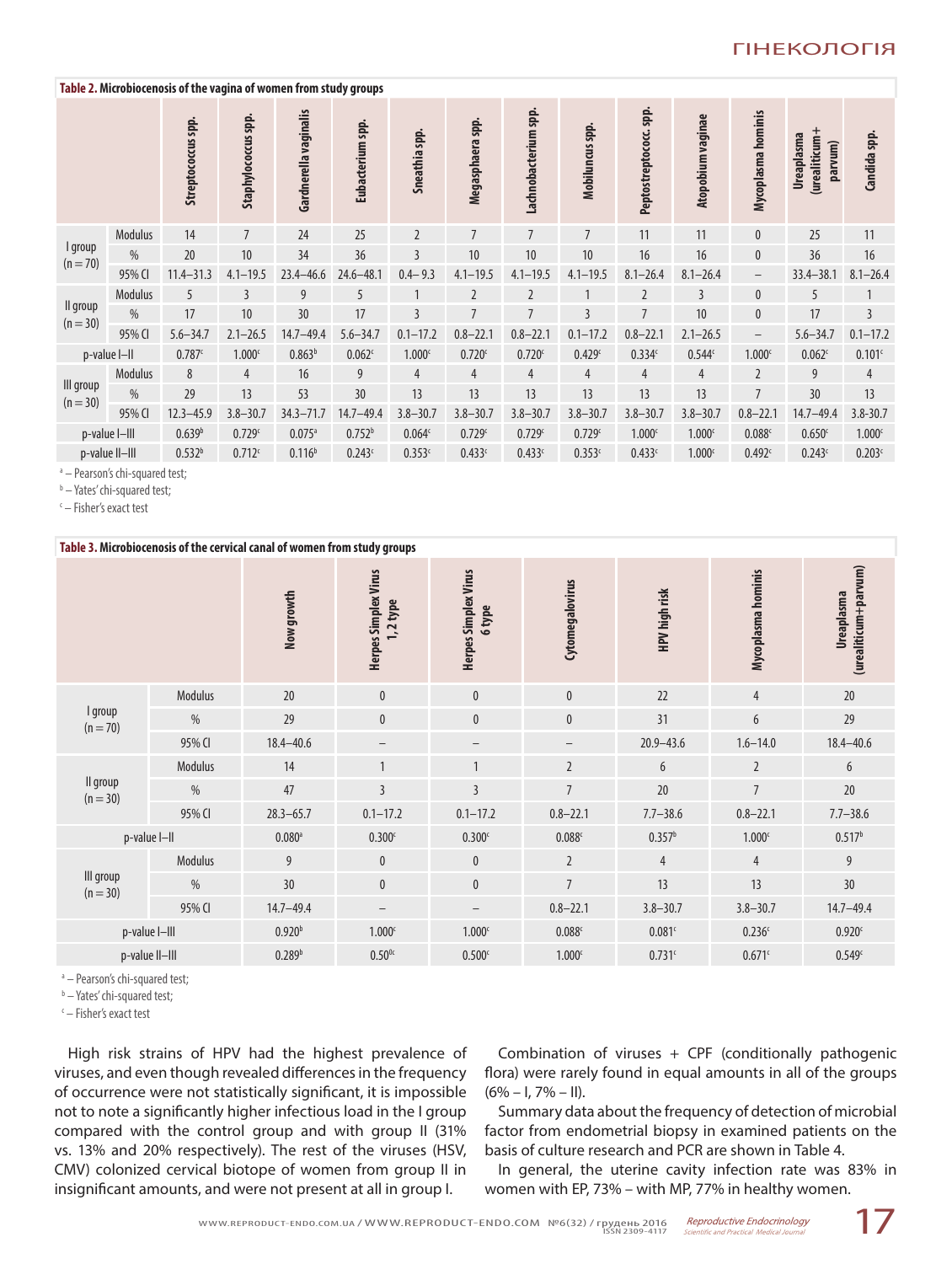Among the pathogenic microbial agents in group I and group II, ureaplasma predominated (29% and 27%, respectively). From the endometrium of healthy women this infectious microorganism was isolated with almost the same frequency (30%), however, the leading result belonged to Enterococci. Interestingly, the resident of colon microbiocenosis, *Enterococcus faecalis*, was detected in the endometrium of the representatives of the control group significantly more often than in those from group I and group II (43% vs. 11% and 17%, respectively) ( $p_{I-III} = 0.001$ ,  $p_{II-III} = 0.049$ ). Given that this microorganism did not colonize the vaginal and cervical biotope of women surveyed, it can be assumed that the inclusion of Enterococcus into the microecology of the uterus cavity occurs by translocation through the wall of the colon. The essence of this mechanism lies in the activity of immunocompetent dendritic cells that provide active migration of bacteria from the colon lumen to mesenteric lymph nodes and from there into the bloodstream.

It is important to note that women from group I demonstrated significantly greater incidence of endometrial infection with *Candida spp*. than women from other groups ( $p_{1,II} = 0.012$ ). For example, *Candida spp*. did not show in the endometrial samples of control groups and its occurrence in cohort with the MP turned out very rare (7% vs. 21%). Moreover, upon comparison of the intensity of colonization with this infectious microorganism in vaginal and uterine lining, the following tendency was revealed: this microorganism was isolated 1.5–2 times more often from the endometrium of women in groups I and II than in the vagina, but the difference was not statistically significant.

Among other representatives of CPF, high frequency of occurrence of *Streptococcus spp*. in the endometrium cannot

go unnoticed: every fifth woman with EP (17%), every eighth woman from the control group (13%) and one in ten with MP (10%). However, the same microorganism was found more frequently in the vagina: almost twice in group III (29%), and one and a half times in group II (17%) and 3% more than in group I.

The rest of the microorganisms colonized endometrial habitat in insignificant small quantities.

High specific weight of the viruses is a distinctive feature of patients with EP (26%). Contamination indicator of the endometrium with HSV type 1, 2 and 6 in women of this group was significantly higher than in those from the control group (17% vs. 0%) ( $p_{\text{I-III}}$  = 0.016). The differences in the frequency of detection of the pathogen in the cervical canal and the uterine cavity were insignificant. As for the remaining infectious microorganisms, the opposite trend was observed: high risk HPV strains were more often detected in the cervical discharge than in the endometrium  $(31\% \text{ vs. } 6\%)$  ( $p = 0.0002$ ).

The spectrum of viruses isolated from the endometrium of women with MP was much smaller in number and not significantly different from that in the control group.

## **DISCUSSION OF THE RESULTS**

We conducted a comprehensive microbiological study and found an interesting peculiarity: the frequency of infection of the uterus cavity with CPF was rather high both in patients with EP and MP and in healthy women. This fact once again put forward several questions. What do we know about microecology of the uterine cavity? What does modern science imply in the very notion of physiology of endometrial biocenosis? And whether sterility of the uterus lining is an unshakable dogma?

| Table 4. Microbiocenosis of the endometrium of women from study groups |               |                    |                                      |                    |                    |                    |                                      |                   |                    |                       |
|------------------------------------------------------------------------|---------------|--------------------|--------------------------------------|--------------------|--------------------|--------------------|--------------------------------------|-------------------|--------------------|-----------------------|
|                                                                        |               | Now growth         | Herpes Simplex Virus<br>1, 2, 6 type | Cytomegalovirus    | HPV high risk      | Mycoplasma hominis | urealiticum,<br>Ureaplasma<br>parvum | Candida spp.      | Streptococcus spp. | Enterococcus faecalis |
|                                                                        | Modulus       | 12                 | 12                                   | $\overline{2}$     | $\overline{4}$     | $\overline{2}$     | 20                                   | 15                | 12                 | 8                     |
| I group<br>$(n = 70)$                                                  | $\frac{0}{6}$ | 17                 | 17                                   | $\overline{3}$     | 6                  | $\overline{3}$     | 29                                   | 21                | 17                 | 11                    |
|                                                                        | 95% CI        | $9.2 - 28.0$       | $9.2 - 28.0$                         | $0.4 - 9.9$        | $1.6 - 14.0$       | $0.4 - 9.9$        | $18.4 - 40.6$                        | $12.5 - 32.9$     | $9.2 - 28.0$       | $5.1 - 21.3$          |
| II group<br>$(n = 30)$                                                 | Modulus       | 8                  | $\overline{2}$                       | $\overline{2}$     | $\mathbf{1}$       | $\mathbf{1}$       | 8                                    | $\overline{2}$    | $\overline{3}$     | 5                     |
|                                                                        | $\frac{0}{6}$ | 27                 | $\overline{7}$                       | $\overline{7}$     | $\overline{3}$     | $\overline{3}$     | 27                                   | $\overline{7}$    | 10                 | 17                    |
|                                                                        | 95% CI        | $12.3 - 45.9$      | $0.8 - 22.1$                         | $0.8 - 22.1$       | $0.1 - 17.2$       | $0.1 - 17.2$       | $12.3 - 45.9$                        | $0.8 - 22.1$      | $2.1 - 26.5$       | $5.6 - 34.7$          |
| p-value I-II                                                           |               | 0.413 <sup>b</sup> | 0.219c                               | 0.581c             | 1.000 <sup>c</sup> | 1.000 <sup>c</sup> | 1.000 <sup>b</sup>                   | 0.087c            | 0.543c             | 0.523c                |
|                                                                        | Modulus       | $\overline{7}$     | $\mathbf{0}$                         | $\overline{4}$     | $\bf{0}$           | 4                  | 9                                    | $\mathbf{0}$      | $\overline{4}$     | 13                    |
| III group<br>$(n = 30)$                                                | $\frac{0}{6}$ | 23                 | $\mathbf{0}$                         | 13                 | $\mathbf{0}$       | 13                 | 30                                   | $\pmb{0}$         | 13                 | 43                    |
|                                                                        | 95% CI        | $9.9 - 42.3$       | $\qquad \qquad -$                    | $3.8 - 30.7$       | $\qquad \qquad -$  | $3.8 - 30.7$       | $14.7 - 49.4$                        | $\qquad \qquad -$ | $3.8 - 30.7$       | $25.5 - 62.6$         |
| p-value I-III                                                          |               | 0.655 <sup>b</sup> | 0.016c                               | 0.064 <sup>c</sup> | 0.313c             | 0.064c             | 0.920 <sup>b</sup>                   | 0.012c            | 0.771c             | 0.001 <sup>b</sup>    |
| p-value II-III                                                         |               | 1.000 <sup>b</sup> | 0.492c                               | 0.671c             | 1.000 <sub>c</sub> | 0.353c             | 1.000 <sup>b</sup>                   | 0.492c            | 1.000 <sup>c</sup> | 0.049 <sup>b</sup>    |

<sup>a</sup> - Pearson's chi-squared test;

<sup>b</sup> – Yates' chi-squared test;

c – Fisher's exact test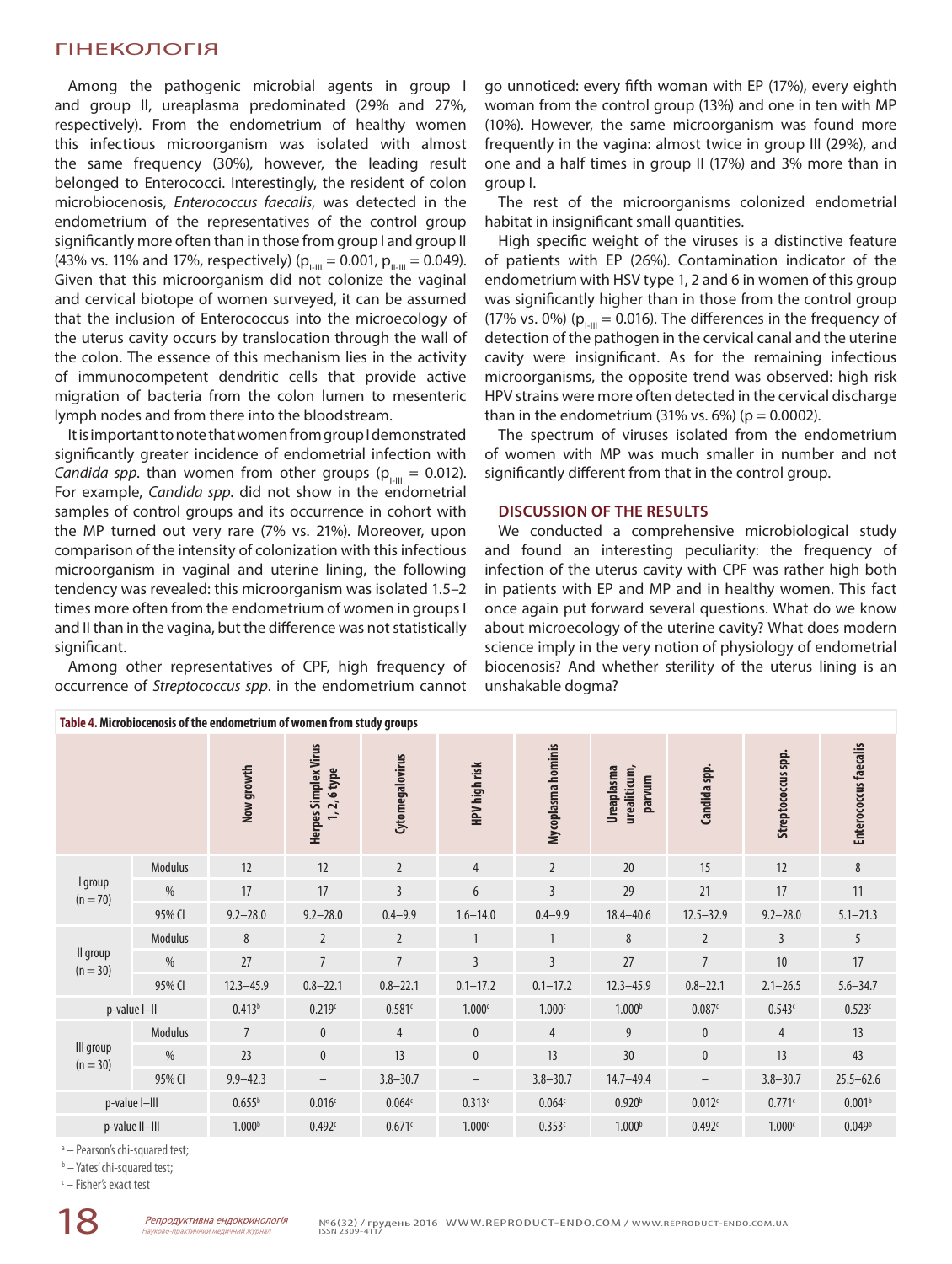Analysis of numerous literary sources on this issue gives conflicting information. On one hand, a number of domestic and foreign researchers who have studied the role of infectious factors in the genesis of EP and CE, unanimously postulate that the uterine cavity is sterile, and a cascade of inflammatory reactions arise when microorganisms penetrate the endometrium [15].

On the other hand, some scholars believe that the cyclical rejection of the endometrium provides the physiological antimicrobial protection of the uterus lining, which cannot be sterile due to continuous microbial influence from the lower genital tract [16].

The problem with most studies reviewed, in our opinion, was a strictly limited number of studied infectious microorganisms or small groups of control, which inevitably affected the "correct construction of" conclusions. Researchers viewed the results from healthy women as a norm, hence each study turned out to have its "own" norm.

According to modern views, the human body is densely populated with a wide variety of microbes and cannot function without them. In order to at least roughly systematize human symbionts, National Institute of Health of the United States launched a 5-year project "Human Microbiome" (2007). Its purpose was to identify all the species and quantitative composition of the microbiota of a healthy person by analyzing the DNA sequence of these organisms. To get an idea of the structure of a normal human microbiome, the researchers collected tissue samples from 15 sites on the body of 129 men and 18 sites of 113 women [17, 18]. The reproductive tract was presented by the samples of vaginal fluid. Unfortunately, the project did not include endometrial microecology, but the fact that the results of this study have been used in more than 250 articles on human microbes proves the highest interest of the scientific community on this issue. And it allows us to treat a non-sterility as a norm.

Undoubtedly, the microbial composition of the vagina in the development of endometrial microbiocenosis plays an important role. The analysis of our data showed that the frequency of discharge and the intensity of the colonization of the vagina and the cervical canal with CPM in patients from surveyed groups generally corresponded with the index of microflora in the uterine cavity, there were only minor differences for certain types of microorganisms.

Enterococcus, that was found by us in the endometrium, is a representative of microbiota of the colon, may be a confirmation of the phenomenon of migration of microorganisms. It's now known that migration of microorganisms occurs hematogenously, lymphogenously or via intracellular transfer (translocation). It is proved that the latter mechanism secures various bacteria in the umbilical cord blood, amniotic fluid, placenta and bowel of healthy infants (which is contrary to the original postulate of fetus sterility), as well as in mother's breast milk [19]. Does this mechanism work outside the process of gestation?

Dendritic cells, macrophages are indispensable allies of endogenous microbiota. They not only present antigens to T and B lymphocytes, but also transport bacteria through the lymphatic system, building a path of transmission through translocation. In addition, macrophages are a constant cellular element of endometrial stroma, whose migration is under constant cyclic hormonal influence, and the highest concentration is observed just before menstruation due to the simultaneous decrease in the expression of estrogen and progesterone as a result of luteolysis. The fact that the number of macrophages in the endometrium under CE almost doubles suggests an idea: change in the microbiome of the endometrium is the cause or the consequence of a disease?

A limitation to this study was the fact that the selected pathogens in the endometrium of women surveyed were not correlated with their discovery in the colon. The lack of data on the qualitative and quantitative composition of the intestinal microbiota did not allow us to exclude disbiotic changes in the gastrointestinal tract, which in its turn could affect the results.

An imbalance in the ratio of proliferation/apoptosis is one of the pathogenetic mechanisms of origin and development of EP. Viruses are a recognized "genius" in this matter. Disabling apoptosis is possible due to the virus's ability to inactivate tumor-suppressor proteins that block natural cell death. By stimulating the growth of tumors the virus realizes its potential, because cell division also means doubling the genetic material of the virus. When a cell transits to effective and constant virus support, it provides a sufficient number of daughter viral particles as well as high contagiousness of infection.

The study of viruses has long been parallel to the study of the nature of cancer. HPV has been isolated from malignant tumors of virtually all organs except for heart and kidney. New studies keep suggesting the evidence that not only HPV has the carcinogenic potential in the cervical epithelium but also HSV type 2 [20]. The question on self-carcinogenic potential of HSV type 1 is yet to be solved.

Another interesting aspect is found in the modern scientific literature. It contains data on the relationship between formation of morulae and HPV infection of the tissue. Morulae are inflammatory accumulations of flat epithelial cells, a sign of squamous differentiation of the endometrium. These are not tumor cells yet, but intermediate cells that are found not only in adenocarcinoma, but also during benign endometrial processes such as hyperplasia, submucous myoma of uterus, senile transformation, IUD and chronic endometritis. According to various studies HPV has been found in 9.1 – 46% cases of CE and endometrial hyperplasia, which suggests involvement of a virus in their pathogenesis [21].

This was an important point that our study strived to highlight.

Our findings showed the highest percentage of virus infection of the endometrium in women with EP. A comparative analysis of each type in the groups did not reveal statistically significant differences. However, the total number of HSV types 1, 2 and 6 significantly prevailed in this group of women.

Throughout the study, a clear trend was present: the more endometrium was compromised, the more frequently viruses were detected in it. Thus, HSV and HPV was not detected at all in healthy women, yet those diagnosed with micropoliposis demonstrated presence of the viruses 10 times more often, and those diagnosed with EP 23 times more often!

Specificity of infection process during penetration of a virus is that the immune system is under attack. The immune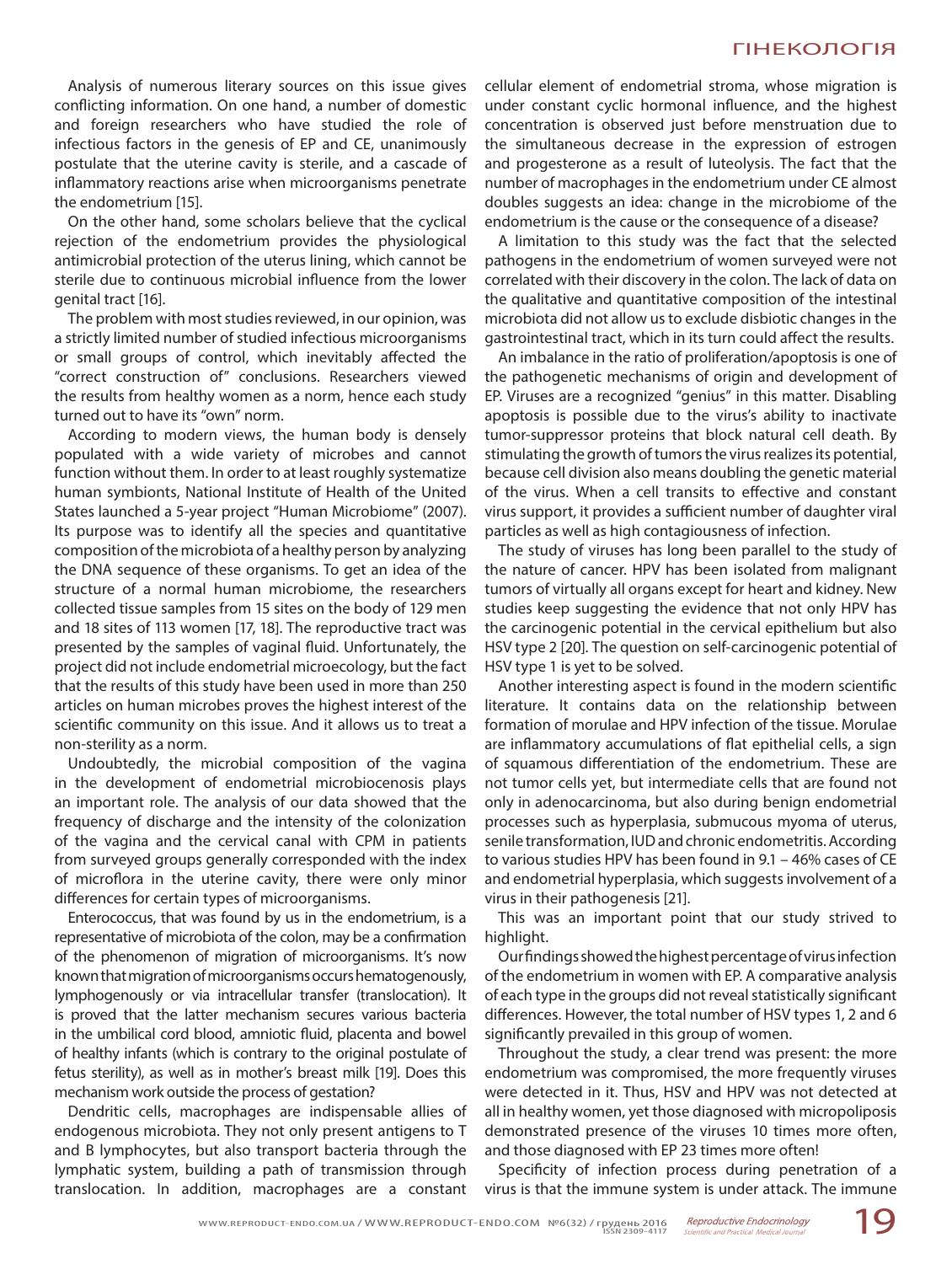hypothyroidism is a significant aspect of the pathogenetic picture of a viral infection. On one hand, previously overloaded or improperly functioning immune system is not able to recognize and completely eliminate an infection, on the other hand, virus infestation can itself cause immunosuppression. Perhaps, in order to obtain reliable data, one must specify the nature of the immune response of women with a variety of viral agents, group them according to the obtained change and build a more extensive research.

Additionally, there is a relevant association of "HSV + HPV" and the question of the mutual influence of different types of viruses to this day remains open. Equally important is the fact that herpes infection is always systemic. Persisting in the nerve ganglia, the virus shows tropism towards many tissues of ecto- and endodermal origin. What exactly provokes it to appear in uterine mucosa is yet to be found. Our study did not find a similar pattern, the viruses in the uterine cavity were recorded as a monoculture or in the composition of bacterial and viral associations. It is quite possible that this dependence is a perspective research objective for the future more powerful studies.

In addition to viruses, the endometrium of women with EP was significantly more often populated by fungi of the genus Candida. There are three mechanisms found in the literature that describe how Candida can stimulate growth of tumors.

The first one is related to its ability to isolate specific Candida proteins (eg p43), that possess potent immune-suppressive properties and prevent from the struggle against an infectious aggressor. These proteins inhibit the activity of macrophages, NK-cells and cytotoxic T-lymphocytes, block the synthesis of antibodies that are informative for immunity with Blymphocytes, and thus reduce the antiviral defense.

The second mechanism lies in the fact that under the

#### REFERENCES / ЛІТЕРАТУРА

#### 1. Hinckley, M.D., Milki, A.A.

"1000 office-based hysteroscopies prior to in vitro fertilization: feasibility and findings." JSLS 8.2 (2004): 103–107. 2. de Sa Rosa e de Silva, A.C., Rosa e Silva, J.C., et al.

"Routine office hysteroscopy in the investigation of infertile couples before assisted reproduction." Journal of Reproductive Medicine 50 (2005): 501–6.

3. Spiewankiewicz, B., Stelmachow, J., Sawicki, W., et al. "The effectiveness of hysteroscopic polypectomy in cases of female infertility." Clinical and Experimental Obstetrics & Gynecology 30 (2003): 23–5.

4. Richlin, S., Ramachandran, S., Shanti, A., et al. "Glycodelin levels in uterine flushings and in plasma of patients with leiomyomas and polyps: implications for implantation." Human Reproduction 17 (2002): 2742–7.

5. Ben-Nagi, J., Miell, J., Yazbek, J., et al. "The effect of hysteroscopic polypectomy on the concentrations of endometrial implantation factors in uterine flushings." Reproductive BioMedicine Online 19.5 (2009): 737–44. 6. Maia, H., Maltez, A., Calmon, L., et al.

"Histopathology and steroid receptors in endometrial polyps of postmenopausal patients under hormonereplacement therapy." Gynaecological Endoscopy 7.5 (2002): 267–72.

7. Mittal, K., Schwartz, L., Goswami, S., et al. "Estrogen and progesterone receptor expression in endometrial polyps." International Journal of Gynecological Pathology 15 (1996): 345–8.

#### 8. Maia, H., Maltez, A., Studart, E., et al.

"Ki67, Bcl-2 and p53 expression in endometrial polyps and in the normal endometrium during the menstrual cycle." BJOG: an International Journal of Obstetrics and Gynaecology 111.11 (2004): 1242–7.

influence of Candida infection cytokine synthesis is broken, including IFN-γ (the main protein chain in antiviral defense).

The third one is related to the ability of Candida to produce mycoestrogens that potentially enhances local hyperestrogenia and points to a possible role of this infectious microorganism in proliferation processes.

## **CONCLUSIONS**

Thus, in the course of the study the following results were obtained:

**B** EP and MP are a pathology that runs in the background of dysbiotic disorders in the vagina;

**B** Presence of microbial agents in endometrial tissue does not always indicate an inflammatory process;

No conclusive evidence has been found on etiologic role of an infectious agent in the development of MP;

**B** EP diagnosis often combines with herpes simplex virus and Candida;

**B** Detection of representatives of intestinal microbiota in the endometrium suggests a possible role of dysbiotic changes of digestive tract in the uterine cavity infection;

**B** Evaluation of concordance of infection in the cervical canal and the endometrium convinces in diverse predominance of microbial representatives with uneven occurrence in different niches.

In conclusion, it should be noted that microbiological examination of the endometrium is difficult to standardize. The transformation speed of microbial landscape does not always enable to trace its evolution even in normal endometrium. Therefore, in detection of CE and EP, microbiological diagnosis is still a "weak link". And the question of an infectious trigger in the genesis of these diseases remains rhetorical.

9. Taylor, L., Jackson, T., Reid, J., et al. "The differential expression of oestrogen receptors, progesterone receptors, Bcl-2 and Ki67 in endometrial polyps." BJOG: an International Journal of Obstetrics and Gynaecology 110.9 (2003): 794–8.

10. Indraccolo, U., Di Iorio, R., Matteo, M., et al. "The pathogenesis of endometrial polyps: a systematic semi-quantitative review." European Journal of Gynaecological Oncology 34.1 (2013): 5–22.

11. Erdemoglu, E., Guney, M., Karahan, N., Mungan, T. "Expression of cyclooxygenase-2, matrix metalloproteinase-2 and matrix metalloproteinase-9 in premenopausal and postmenopausal endometrial polyps." Maturitas 59 (2008): 268–74.

### 12. Сухих, Г.Т., Шуршалина А.В.

Хронический эндометрит. – М.: ГЭОТАР-Медиа. – 2013. – 64 с. Sukhikh, G.T., Shurshalina, A.V.

Chronic endometritis. Moscow. GEOTAR-Media (2013): 64 p. 13. Cicinelli, E., Resta, L., Nicoletti, R., et al.

"Endometrial micropolyps at fluid hysteroscopy suggest the existence of chronic endometritis." Human Reproduction 20.5 (2005): 1386–9.

14. Resta, L., Palumbo, M., Rossi, R., et al. "Histology of micropolyps in chronic endometritis." Histopathology 60.4 (2012): 670–4. 15. Гомболевская, Н.А.

Современные возможности этиологической диагностики хронического эндометрита / Н.А. Гомболевская, В.В. Муравьева, Л.А. Марченко и др. // Акушерство и гинекология. – 2012. – № 8. – С. 40–45.

Gombolevskaya, N.A., Muravyeva, V.V., Marchenko, L.A., et al. "Modern possibilities of etiological diagnosis of chronic endometritis." Obstetrics and Gynecology 8 (2012): 40–5.

16. Andrews, W.W., Goldenberg, R.L., Hauth, J.C., et al. "Interconceptional antibiotics to prevent spontaneous preterm birth: a randomized clinical trial." American Journal of Obstetrics & Gynecology 194.3 (2006): 617–23. 17. Integrated Microbial Genomes (IMG) system [Web-resource]. Available from: [https://img.jgi.doe.gov/]. 18. Костин, И.Н. Значение и результаты международного исследовательского проекта «Микробиом человека» / И.Н. Костин, Л.Ю. Куванкина, Х.Ю. Симоновская // StatusPraesens. – 2013. – № 5. – С. 9–15. Kostin, I.N., Kuvankina, L.Y., Simonovskaya, H.U. "The value and the results of the International Human Microbiome Research Project." StatusPraesens 5 (2013): 9–15. 19. Рымашевский, А.Н. Бактериальное приданое новорожденного / А.Н. Рымашевский, Ю.Л. Набока, Э.Г. Свирава // StatusPraesens. – 2015. – № 5. – С. 72–79. Rymashevskiy, A.N., Naboka, Y.L., Svirava, E.G. "The bacterial portion of newborn." StatusPraesens 5 (2015): 72–9. 20. Zhao, Y., Cao, X., Zheng, Y., et al. "Relationship between cervical disease and infection with human papillomavirus types 16 and 18, and herpes simplex virus 1 and 2." Journal of Medical Virology 84.12 (2012): 1920–7. 21. Унанян, А.Л. Роль сочетания ВПЧ-инфекции и хронического эндометрита

в патогенезе злокачественных опухолей эндометрия / А.Л. Унанян, И.С. Сидорова, Ю.М. Коссович и др. // StatusPraesens. – 2012. – №3. – С. 23–26.

Unanyan, A.L., Sidorova, I.S., Kossovich, Y.M., et al. "The role of the combination of HPV infection and chronic endometritis in the pathogenesis of endometrium cancer tumors." StatusPraesens 3 (2012): 23–6.

2 О Репродуктивна ендокринологія №6(32) / грудень 2016 WWW.REPRODUCT-ENDO.COM / WWW.REPRODUCT-ENDO.COM.UA